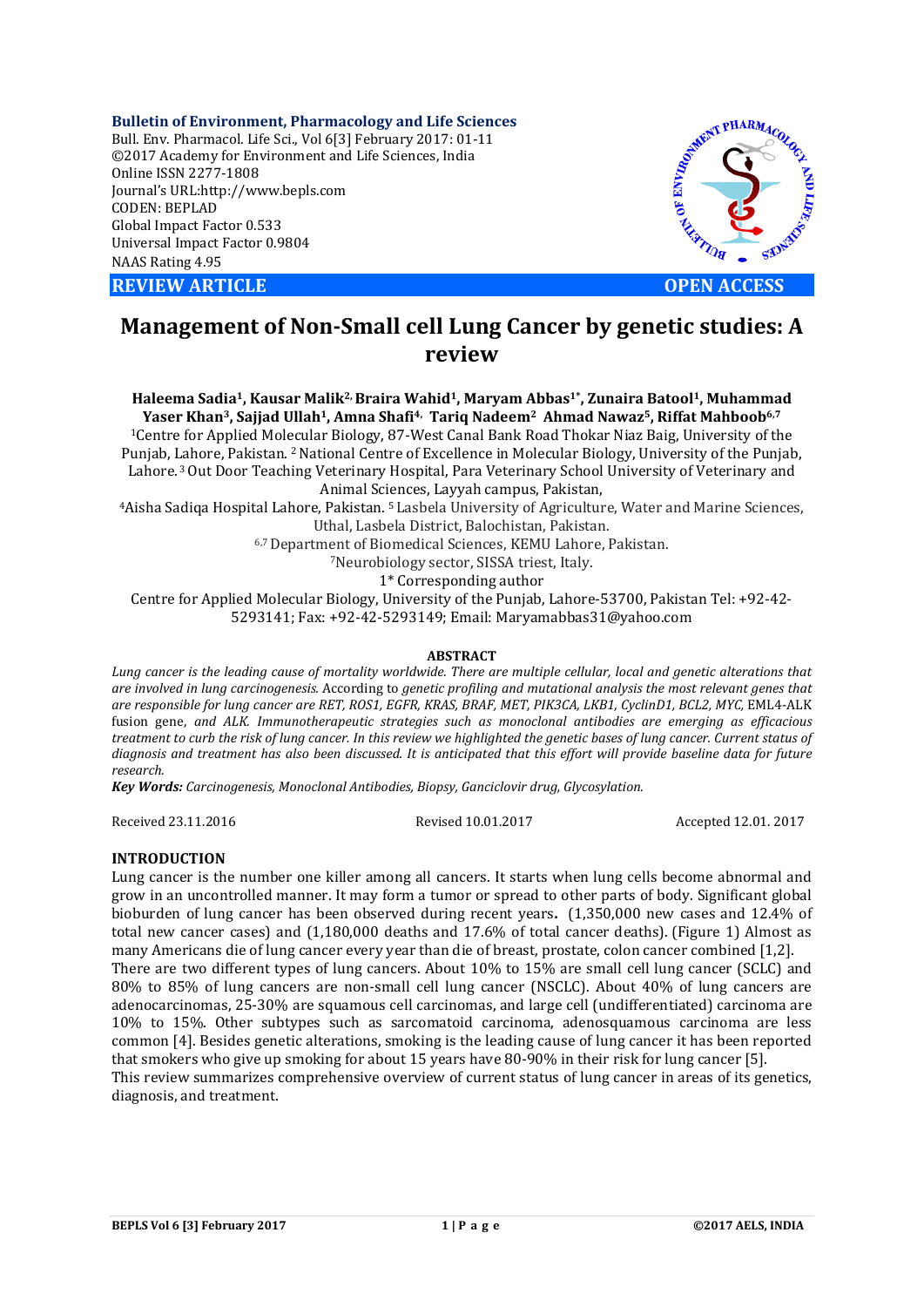

Fig 1: Estimated deaths caused by lung cancer are equal to combined deaths caused by breast, prostate, colon, and pancreas cancer [3].

#### **Genetics of lung cancer**

Carcinogen related diverse changes in genome of susceptible lung cells lead to lung cancer. In lung cancer sequential accumulation of number of morphologic and genetic changes occurs in normal epithelial cells of lung. Unchecked cell growth and proliferation occurs as a result of negative signallers mediated by tumor suppressor RB protein and positive signallers mediated by oncogene RAS. Other possible molecular derangements that cause cancer are angiogenesis, metastases, tissue invasion, senescence and evasion of apoptosis.

Genetic changes responsible for lung cancer are multiple, complex, and heterogenous both in mechanistic pathways and chronology. Activation of proto-oncogene MYC through copy number amplification and homogeneously amplified region of chromosome 8q are present in cancer cells. Accumulating evidence suggest that molecular lesions are specific to both subtypes of lung cancers SCLC (type with small cell lung cancer neuroendocrine phenotype) and NSCLC (non-small cell lung cancer specifically squamous cell carcinoma, large cell carcinoma, and adenocarcinoma). Some genes can be targeted for both subtypes e.g, p53 mutations whereas, other genes are subtype specific e.g, in cases of NSCLC frequent alterations are observed in p16INK4a inactivation and ras activation whereas, in SCLC changes are identified in RB inactivation and myc activation [6].

Number of somatic mutations including oncogenes and tumor-suppressor genes has been identified in last 30-40 years. DNA damage is unable to repair in lung and cause mutations which form the basis of genomic instability and tumor growth. Depending on the type of polymerase, reported rate of spontaneous errors of replication is 1/10,000 to 1/100,000 base pairs. Three classical examples of mutations are p16, p53, and k-ras [7].

p16, is component of Rb pathway and this tumor suppressor gene is inactivated in more than 40% of NSCLCs. It has previously been reported that hypermethylation of the gene, loss of heterozygosity, and point mutations on 9p21 modifies inactivation mechanism in 30–50% of NSCLCs [8]. Homozygous deletions or point mutations as loss of p16 function has been observed in smokers with tumors because relationship between loss of p16 mutations and tobacco plays an important role in pathogenesis of lung cancer [9].

Most of genetic lesions in human cancers are caused by prototype tumor suppressor gene p53 [10]. P53 mutations are commonly observed in small-cell carcinoma and squamous carcinoma affecting more than two-thirds of lung cancers. Mutated p53 acts as an oncogene and can be found over-expressed in about 50% of lung cancers because of prolonged half-life. Most frequent mutations found in the lungs of smokers are G to T transversions [11].

About 30% of adenocarcinomas of lung are caused by K-ras mutations. Mutated K-ras activates ERK-MAP kinase pathway that transform airway epithelial cells [12].

Multiple genetic loci are behind sporadic lung cancers. Molecular genetic studies have shown alterations in both growth suppressing tumor-suppressing genes and growth-promoting oncogenes. Tumor suppressor gene locus is indicated by loss of heterozygosity similar to oncogene that is indicated by DNA amplification related to increased copy number. About 30% of victims of lung adenocarcinoma have mutation in KRAS oncogene. EGFR, Cyclin D1*, and* MYC are over-expressed and amplified in 6%, 5%, and 2.5-10% of non-small cell lung cancer. Over-expression of BCL2 or C-erbB2 (Her-2/neu) is observed in 25% patients [13-15]*.*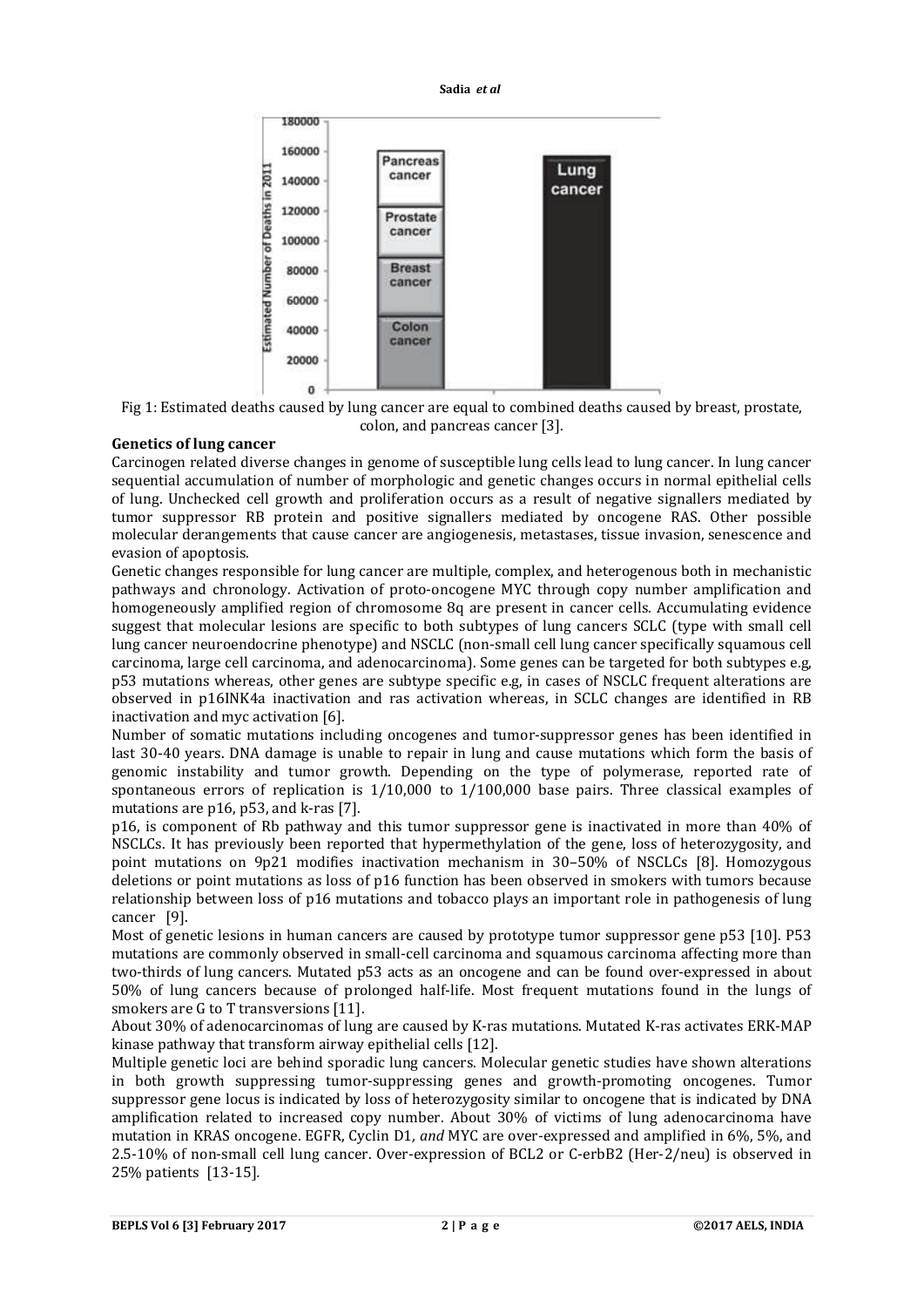Novel mutations such as BRAF have been identified in 2% of adenocarcinoma patients through systematic resequencing of oncogenes. *BRAF mutations are observed in tumors in which KRAS mutations are absent 16.* Mutations in EGFR have also been detected recently. Individuals infected with NSCLC have found to express transforming EML4-ALK fusion gene. Approaches that combine expression with genomic data and resolution screens for copy number changes are revealing novel candidate oncogenes 17. Recent evidences have suggested oncogenic changes in transcription factors as other cause of lung cancer. Several deletions such as loss of heterozygosity or homozygosity have been identified at several regions of chromosomes but candidate tumor suppressor genes belonging to these regions have been detected in only subset 18. Loss of heterozygosity is considered as one of two 'hits' necessary to inactivate tumor suppressor gene such as 9p21 for p14ARF, 13q14, p16INK4a for RB, multiple loci of 3p for RASSF1A, FHIT, or unidentified genes, and 17p for p53. About 40% of NSCLC patients face abnormal transcription of FHIT gene that plays an important role in proapoptic signaling. This gene is present on 3p14.2 and cloned by positional cloning in 1992 19. Abberant transcription or no transcription of DLC1 gene (deleted in lung cancer 1) was observed in 10% and 27% of NSCLC patients respectively [20]. Other tumor suppressor genes p34 and CYGB have been rendered responsible for lung cancer. Cell line studies revealed many specific genetic alterations that occur in NSCLC and SCLC [21]. Novel proto-oncogene (*NK2 homeobox 1* or *NKX2-1*) detected in amplified region of chromosome 14q13.3 has been observed in about 12% of lung cancer samples 22.

# **Genome Instability**

Another basic characteristic of cancer progression and cancer is genome instability. However, mechanism leading to instability, rate of instability, and time of instability is not completely understood. Different pathways cause instability. Microsatellite instability occurred as a result of mismatch repair deficiency and is observed in small fraction of lung tumors whereas, aneuploidy is observed in tumors. Appearance of aneusomy, loss of regulation of cell proliferation and apoptotic control, accumulation of mutations are associated with dysplasia phenotype. Specific defects in DNA repair may also cause lung cancer. Mutated DNA repair genes XPD (codon 312 Asp/Asp vs Asp/Asn) have been found to cause impairment of DNA repair efficiency and apoptotic function in lung cancer 23. New techniques enable scientists to understand changes in small numbers of preneoplastic cells and individuals. FISH probes are used to assess copy number changes in single cells. Microdissection of dysplastic epithelium have allowed analysis of microsatellite instability, chromosomal deletions, DNA methylation patterns, and point mutations [24].

### **Epigenetics of lung cancer**

In case of lung cancer, tumor suppressor genes can easily be silenced by DNA methylation of promoter sequence and this epigenetic change works in coordination with histone tail modification that changes the chromatin condensation status. Besides SNPs or chromosomal changes, aberrant DNA methylation inactivates tumor suppressor genes as demonstrated in Knudson's two hit hypothesis. Several different aberrantly methylated genes are known to cause lung cancer. Protein complexes which contain histone deacetylases and CpG-binding proteins as eminent components can easily bind methylated promoters and trigger deacetylation of histones which lead to production of transcription-repressing chromatin 25, 26. To achieve re-expression in *in vitro* experiments, DNA methyltransferase inhibitor, 5-aza-2<sup>[2]</sup>deoxycytidine or specific inhibitor of histone deacetylases, trichostatin A (TSA) is added. Promoter hypermethylation also play an active role in lung cancer 27.

Aberrant promoter methylation of another tumor suppressor gene p16 has also been studied. Other *examples are* death-associated protein (DAP) kinase *1 (*DAPK1*)* [28]*,* H-cadherin [29], 14-3-3 sigma [30], and *tumor suppressor gene* RASSF1A [31]. According to *Zochbauer-Muller* et al*. s*everal genes such as tissue inhibitor of metalloproteinase 3 *(*TIMP3*),* retinoic acid receptor β-2 *(*RARβ*),* glutathione Stransferase P1 *(*GSTP1*),* p14ARF, E-cadherin *(*ECAD*),* DAPK1*,* and retinoic acid receptor β-2 *(*RARβ*) were methylated in 107 primary NSCLC* [32]*.*

DNA methylation events also act as diagnostic and molecular marker of tumors e.g, p16 promoter methylation acts as biomarker of lung cancer. PCR-based methylation analysis reveals methylation of MGMT or p16 promoter in sputum of smoker with squamous cell lung carcinoma. Many other epigenetic biomarkers for lung cancer are currently under investigation [33].

Gene silencing of *SEMA3B, FUS1, FHIT, C/EBPα, RIZ1 RASSF1A,* has been identified in lung tumors. According to Palmisano *et al.* the promoter methylation of MGMT or p16 detects development of squamous cell carcinoma about three years earlier than clinical diagnosis [34].

Novel genes responsible for lung cancer that have been reported recently are present on chromosome 5p15.33, 6p21, 6q23-25, 13q31.3and 15q24-25.1. There are three nicotine acetylcholine receptor subunit genes present in 15q25 region and their polymorphisms have been associated with nicotine dependence. Chromosomal region 5p15.33 has been linked with lung adenocarcinoma [35]. The future of lung cancer related research is based on integrative oncology (Figure 2).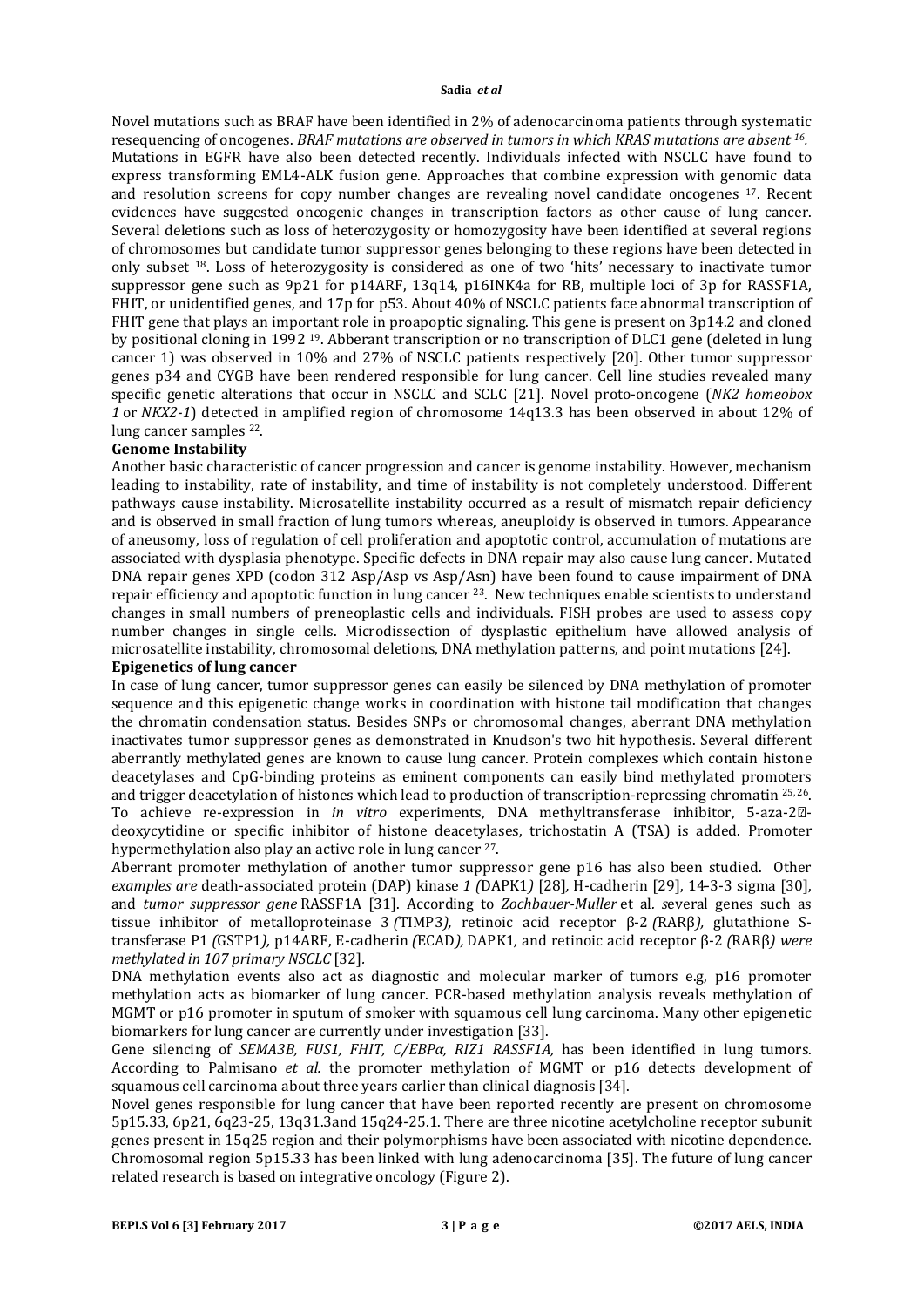

**Fig 2:** Employing epigenetics, genetics and epidemiology in an integrative oncology approach will develop understanding towards lung carcinogenesis and form the basis of identification of candidate gene loci for future research.

### **Diagnosis**

As first investigative step Chest Radiograph is performed for early detection cancer of lungs, consequently mass of cells of varied thickness, widening of mediastinum (spread to lymph nodes), atelectasis (collapse), consolidation (pneumonia) 36 may reveals, CT imaging gives exact information about type and spread of disease. Bronchoscopy is used for sampling the tumor for Histopathology  $37$ . There are some techniques that can be used for diagnosis of lung cancer:

### **Computed Tomography (CT) Scan**

A usual X-ray and a longer X-ray called a Computed tomography (CT) scan. It is performed to create a picture of our lungs to reveal is there any part of our lungs that do not seem to be normal.

#### **Biopsy**

For the detection of lung cancer the tissues of lungs are taken by different techniques (as it depends upon the part of our lung the biopsy is taken from). After observing under microscope results are drawn 38.

### **Percutaneous fine-needle aspiration (FNA) biopsy**

To remove small fragments of lung tissue a needle is guided through our chest cavity by Ultrasound or CT scan. For this type of diagnosis overnight stay is expected and is usually done when edges of lungs are affected.

### **Core biopsy**

Core biopsy doesn't require surgical incision so a larger needle is used to remove tissue larger than FNA biopsies. The drawback of biopsy (especially FNA biopsy) is that some time the amount is not sufficient for diagnosis the DNA changes (for choosing anticancer drugs).

# **Transthoracic needle biopsy**

A small area is numbed with anesthesia and needle is inserted and guided through skin on chest wall. Lungs are observed by fluoroscopy (a type of X-ray that generate a moving image) or CT scan. The problem of this procedure is leakage of air in space between lungs and chest wall (pneumothorax) cause breathing problem. Small air leak heals automatically but large heal is treated by putting tube in chest space to draw air for one or more day then it heals.

### **Bronchoscopy**

Firstly numbing medicine is sprayed for feeling relaxed then a thin optic tube (bronchoscope) is inserted in lungs via mouth or nose by trained nurse to take biopsy samples, this uncomfortable procedure takes hardly 20 minutes 39. Bronchoscopy is done if the inner part of our lung is affected or tumor is suspected in larger airways. Sampling can also be done by bronchial brushing or washing and observed under microscope.

# **Sputum cytology**

To find the cancer in airways such as squamous cell lung cancer, sputum sample is taken and observed under microscope to observe if there are cancer cells. This test is not supportive for finding types of non-small lung cancer.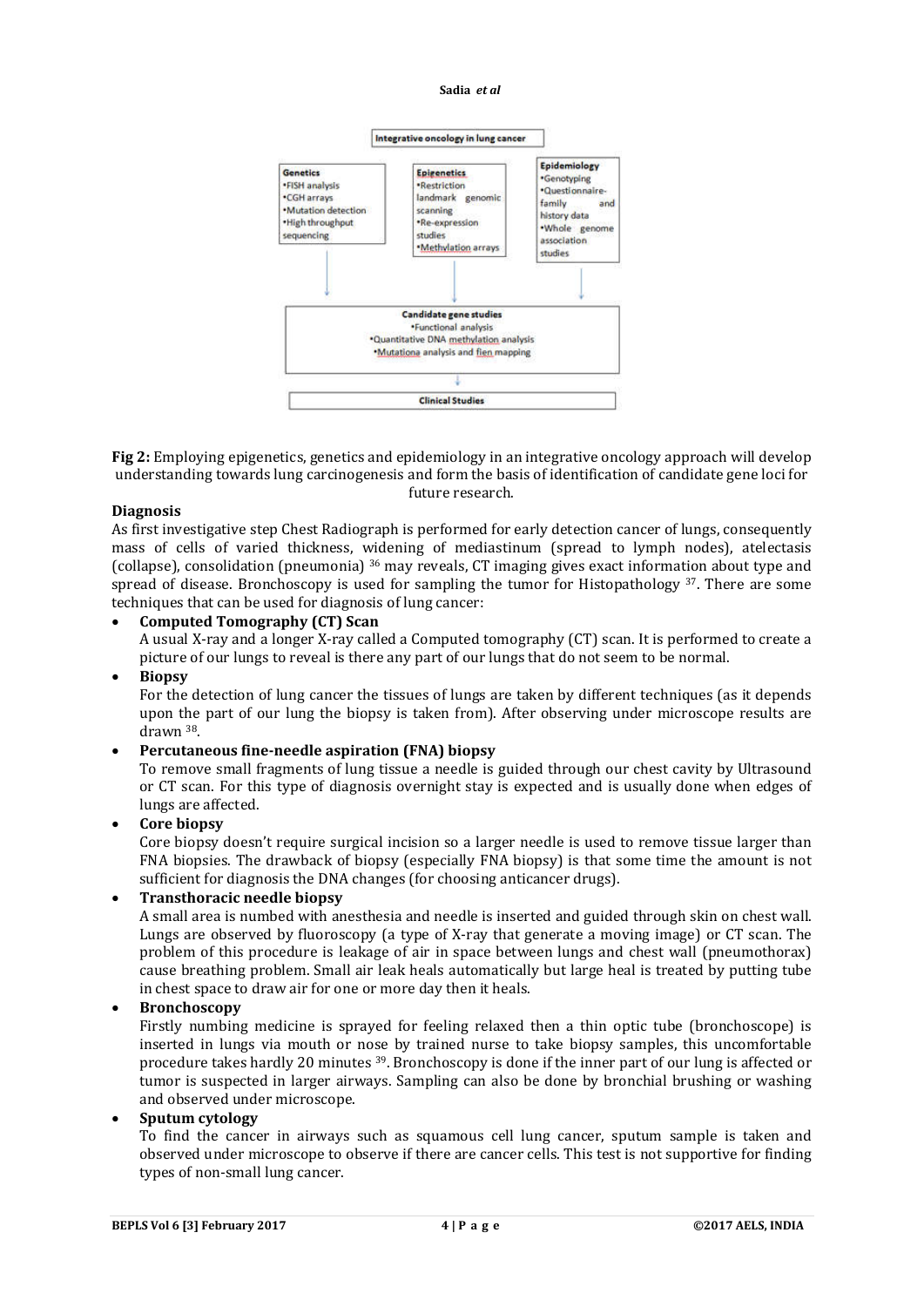# **Thoracentesis**

This test is performed if it is suspected that cancer spread to lining of lungs (fluid form around lungs i.e. pleural effusion). As the skin is numbed the fluid or tissue sample is taken by inserting a hollow needle between ribs called Thoracoscopy. A chemical test of the fluids to reveals the malignant (cancerous) pleural effusion. The accumulation of fluid result in keeping the lungs from filling with air, so thoracentesis can assist a person breathe better. The fluid formation might also be caused by heart failure or an infection.

# **Spread of cancer in chest?**

If cancer spread to other parts of body it affect the treatment of lung cancer so some test are performed to test its spread are:

# **Endobronchial ultrasound**

An ultrasound transducer (Generate sound waves and picks those echoes that spring back off body tissues) is fixed with a bronchoscope at its tip and moved into the windpipe the help of numbing medicine (local anesthesia) and slight sedation. To view the lymph nodes transducer is pointed in different orders and if there is an enlarged lymph node a hollow needle is moved through the bronchoscope and biopsy is done for examination.

### **Endoscopic esophageal ultrasound**

Just like Endobronchial ultrasound, except endoscope (flexible scope) inserted downwards throat and then into the esophagus and biopsy of enlarged lymph nodes is done.

# **Mediastinoscopy and Mediastinotomy**

These kinds of actions are performed to view the samples from the structures in the mediastinum (the part among the lungs). The size of the incision and locality is main difference in these procedures.

### **Mediastinoscopy:**

By giving general anesthetic a tube is inserted surgically through a cut over breast bone to see the space between the lymph nodes and lungs near it.

#### **Mediastinotomy:**

A large incision (i.e, 2 inches long) is made next to the breast bone between the second and third ribs on left side. This help the surgeon to reach those lymph nodes that can't be reached by mediastinoscopy.

#### **Blood tests**

Blood tests are not sufficient to diagnose lung cancer, like **CBC** that determines either our blood has normal numbers of various types of blood cells. Blood forming cells in bone marrow are affected by chemotherapy. **Blood chemistry tests** mark malfunctioning in liver or kidneys. For instance, if cancer has spread to the liver and bones, high level of lactate dehydrogenase (LDH) is observed.

### **Pulmonary function tests**

If lung cancer is diagnosed pulmonary function tests (PFTs) are performed to observe the working of lungs, in a case if surgery is only option in treating cancer. Even people with poor lung function (smokers) can't survive removing even part of a lung; it actually gives a clue that how much part of lung can easily be removed.Sometimes a test known as arterial blood gas is coupled with PFTs. In order to perform it, blood is taken from an artery (not vein, like in other blood tests) to assess the amount of oxygen and carbon dioxide that it contains. After confirmation of cancer cells **staging of lung cancer** is done to choose treatment, and for this different test are performed [40-42](**Figure. 3).**

| CT scan                   | X-rays are use to create a picture of our lungs. It indicates the location of cancer. |
|---------------------------|---------------------------------------------------------------------------------------|
| <b>Ultrasound</b>         | To create a picture of our body for detecting location of cancer sound waves are      |
|                           | used.                                                                                 |
| <b>Magnetic resonance</b> | This kind of scanning includes magnetism to reveal the tumor location.                |
| imaging (MRI)             |                                                                                       |
| <b>Bone scan</b>          | If harmless radioactive material is injected in our blood. They tends to assemble     |
|                           | in an area where the cancer is, and detected by our camera.                           |
| <b>Positron Emission</b>  | To trace the tumor location minute amount of radioactive drug is injected into        |
| <b>Tomography (PET)</b>   | blood.                                                                                |
| <b>Thoracoscopy</b>       | In order to take a view inside chest for cancer detection a thin tube with camera     |
|                           | is used.                                                                              |

#### **Table1. Staging of lung cancer**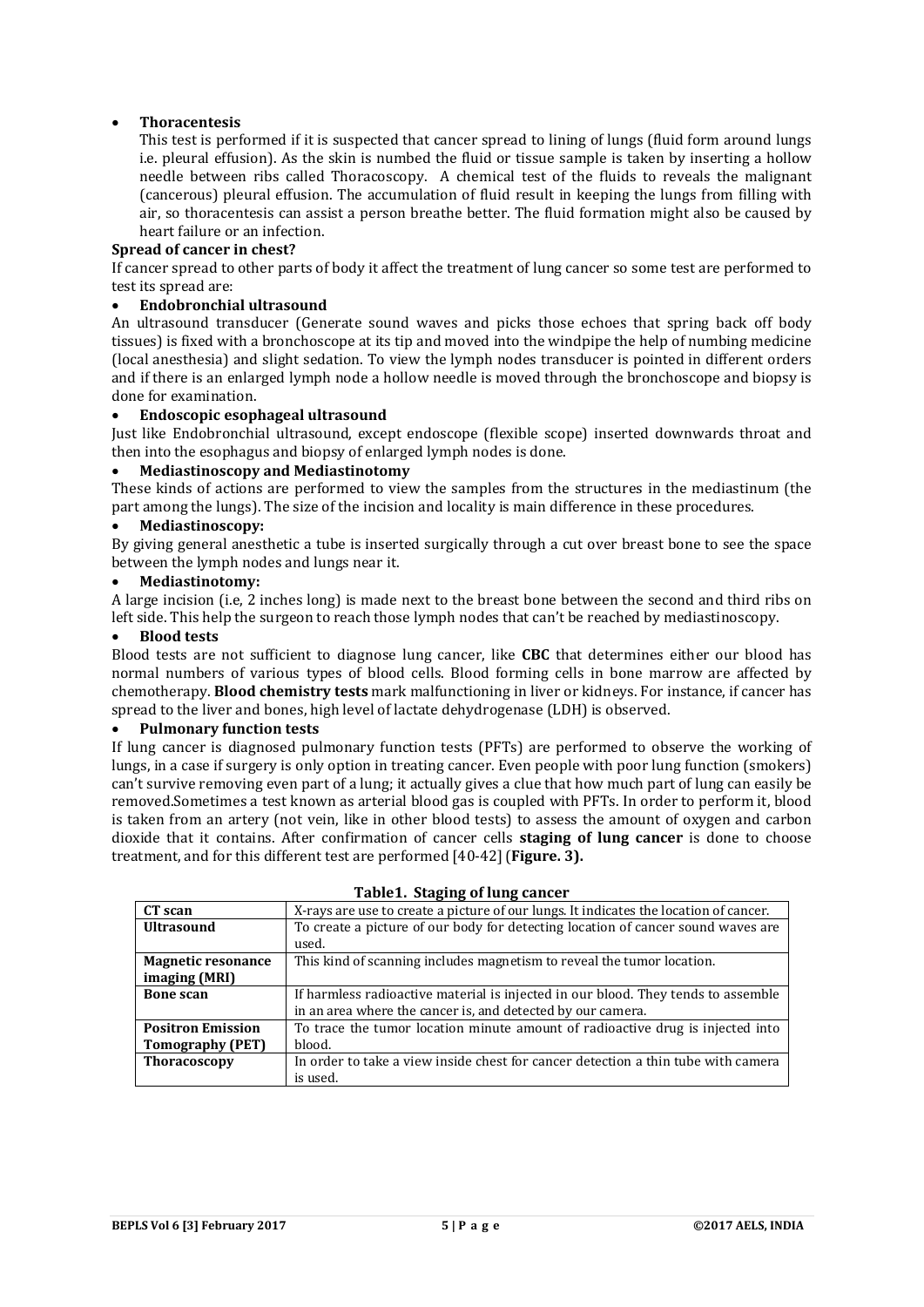

# **Treatment of Lung Cancer**

According to cancer.org, several kinds of treatments are available for lung cancer; some of them have been in medical practice for years while some of them are still in clinical trials. The usual treatments include surgery, chemotherapy, radiation therapy, immune therapy or a combination of these as maintenance therapy. Latest treatments include targeted therapy, drugs and vaccines which are vigorously researched upon in labs and tested in clinical trials.

### **Targeted therapy**

In lung adenocarcinomas, several somatic mutations have been sequenced in epidermal growth factor receptor EGFR tyrosine kinase gene. Such mutations have been discovered in about 20% of Caucasians and 50% of East Asians suffering from adenocarcinomas in lung. Based on these mutations, drugs have been designed to specifically target the mutated regions. Some of the mutations are uncommon in different populations which cannot be targeted easily but some mutations are highly common in lung cancer patients of different populations such as deletion of Exon 19 (Del 19) or L858R. Tyrosine kinase inhibitors (TKI) account for the targeted drugs such as erlotinib, afatinib or gefitinib that specifically target the mutated EGFR receptor tyrosine kinase. All these targeted therapy drugs have shown approximately 60% of objective response rates (ORR) in patients which is quite high. But the mutations vary in their response to drugs. The choice of most appropriate TKI drug depends on the response of the mutations whether it is sensitive or resistant to it. DEL 19 as many studies indicated has shown to be sensitive as compared to L858R mutation. Certain other mutations like L861Q, S768I, G719X , E709K, Del 18 and exon 19 insertion (Ins19) have shown ORR of 30 to 50% (moderate sensitivity) to erlotin or gefitinib. Certain others such as Ins 20 mutations are considered to be fairy resistant but osimertinib may show an effect on a few rare subtypes of these resistant mutations and nazartinib brings a promising response to a majority of these. 43

In addition, anti EGFR monoclonal antibodies are also available. They serve as an alternative to inhibit the EGFR activation and signaling. These can act via two pathways. Either they act as competitive inhibitors to ligands that bind to activate the EGFR receptors or they form a receptor-monoclonal antibody complexes that get endocytosed and degraded. In this way, they inhibit the tyrosine kinase receptor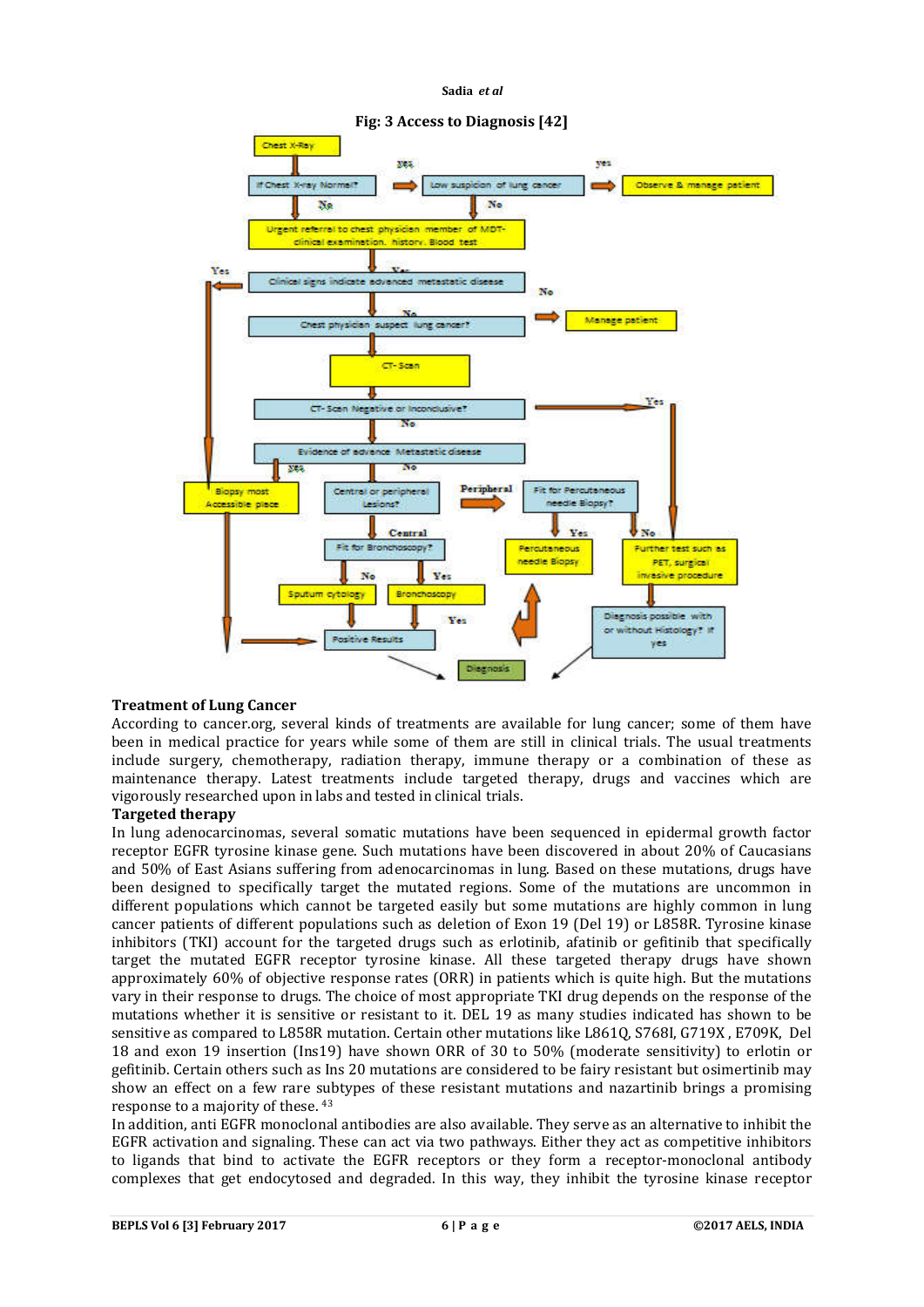signaling. Some of the mAbs available are matuzumab, necitumumab, panitumumab and cetuximab. Phase II trials have been carried out on NSCLC patients in which mAbs are given to patients in combination with a chemo drug. Cetuximab, given in combination with platinum doublet chemo therapy in phase II trial showed did show a marginal increase in overall survival by 11.3 months as compared to 10.1 months by chemo alone. But in another BMS099 trial, it failed to show results. The phase II trials are yet still being carried out on other anti-EGFR mAbs [44].

Other than EGFR mutations, other mutations can be targeted as well. Genes of ALK kinase and EML 4 rearrange and fuse to from an addictive oncogene that contributes to progression of about 4% NSCLC. Crizotinib was the first generation drug, approved for use in 2011, that specifically targeted this fusion and resulted in considerable tumor regression and improved the quality of life. But the multiple mutations in ALK gene overtime resulted in buildup of resistance against Crizotinib. This problem can fortunately be overcome by the use of second generation ALK inhibitors Alectinib and Ceritinib although these are still in clinical trials but have shown effective treatment to crizotinib resistant tumors. The issue of mutations evolving may still pose resistance to even the second generation drugs. These drugs may be given to patients on a biomarker based approach [45].

#### **Immune Therapy**

Although lung cancer does not involve immunogenic malignancy yet high amount of CD4**+ve** and CD8+ve T cells during early stage and large number of macrophages CD8+ve T cells encountered in tumors nest at stage IV suggest that immune system can be manipulated to generate anti-tumor effects. There can be three possibilities by which immune therapy can be carried out. First approach is to use the tumor specific monoclonal antibodies. Second therapeutic approach is cancer vaccination in which specific tumor antigens can be used to induce the production of antibodies by host, Third approach is nonantigenic specific modulation in which immune system can be triggered by immunomodulatory agents such as modulating the T cell activity by mAbs.

Previously interleukins and interferons were used in cancer among the immune modulators, but were not much effective in lung cancer. But research is going on and some of the clinical trials have also been carried out. More recently, two Phase III trials were carried out with ProMune® (PF-3512676). This works similarly to TLR9 in human body that improves the maturation of dendritic cells. Unfortunately, the trial showed negative results. Talactoferrin alpha is another example of an oral immune-modulatory agent that was tested in pphase II and phase III clinical trials. It was a recombinant human lactoferrin that played its role in recruitment and activation of dendritic cells in gut associated lymphoid tissue. Results were identical to that of placebo in lung cancer patients. Its effectiveness is still being investigated by administering it to patients along with paclitaxel and carboplatin.

Monoclonal antibodies against certain immune system targets have also been developed. CTLA-4 is an immune modulator in immune system that negatively regulates the T cell mediated responses by interaction with its ligands CD80/CD86. Anti-CTLA-4 antibody (Ipilimumab) is a humanized IgG1 monoclonal antibody that has been designed to prevent the interaction of CTLA-4 with its ligands so to block the inhibitory signal that negatively regulates the T cell mediated response. Once the signal is blocked, it may lead to enhance the activation and proliferation of tumor specific T cells accounting for an effective anti-tumor response. Currently, Ipilimumab is undergoing Phase III trials in combination with chemo-therapy drugs.

Another immune system target is PD-1 which is a T cell surface receptor, a member of B7-CD28 superfamily. However it can also be expressed on B cells, natural killer cells, dendritic cells and activated monocytes and interacts with two common ligands PD-L1 (B7-H1) and PD-L2 (B7-DC). Normally PD-1 interacts with its ligands in case of an inflammatory response that may result in autoimmunity. Its role is to reduce the activity of T cells in peripheral tissues. However in case of tumor cells, CD8+veT lymphocytes are required for killing tumor cells while activation of PD-1 impeded the effective anti-tumor response. Several humanized monoclonal antibodies have been designed to target PD-1such as MK-3475 (humanized IgG4), CT-011 (humanized IgG1) etc. BMS-936558 (Nivolumab) is a fully human IgG4 mAb designed to target that has been investigated in trials. European Society of Medical Oncology Annual Meeting in 2012 reported that tumor responses were evaluated at all three dose levels and response rates were 6, 27 and 17% respectively. [46]

On the contrary, it is also possible to target certain immune system receptors by designing a mimic of their actual ligands. IL-11 receptor (IL-11 R) has found to be expressed more in cytoplasm of tumor cells as compared to non-malignant cells in patients. For this purpose, 47 isolated a peptide motif CGRRAGGSC that mimics a motif of IL 11 and showed the ability to bind to IL-11R in-vitro as well as to IL-11R expressing tumors in-vivo. This synthetic peptide ligand led to the design of a potential drug candidate BMPT-11 that can target the tumor moieties. Currently, BMPT11 is in clinical trials. BMPT-11 showed in vitro cell death in human lung cancer cell lines, growth attenuation of subcutaneous xenografts and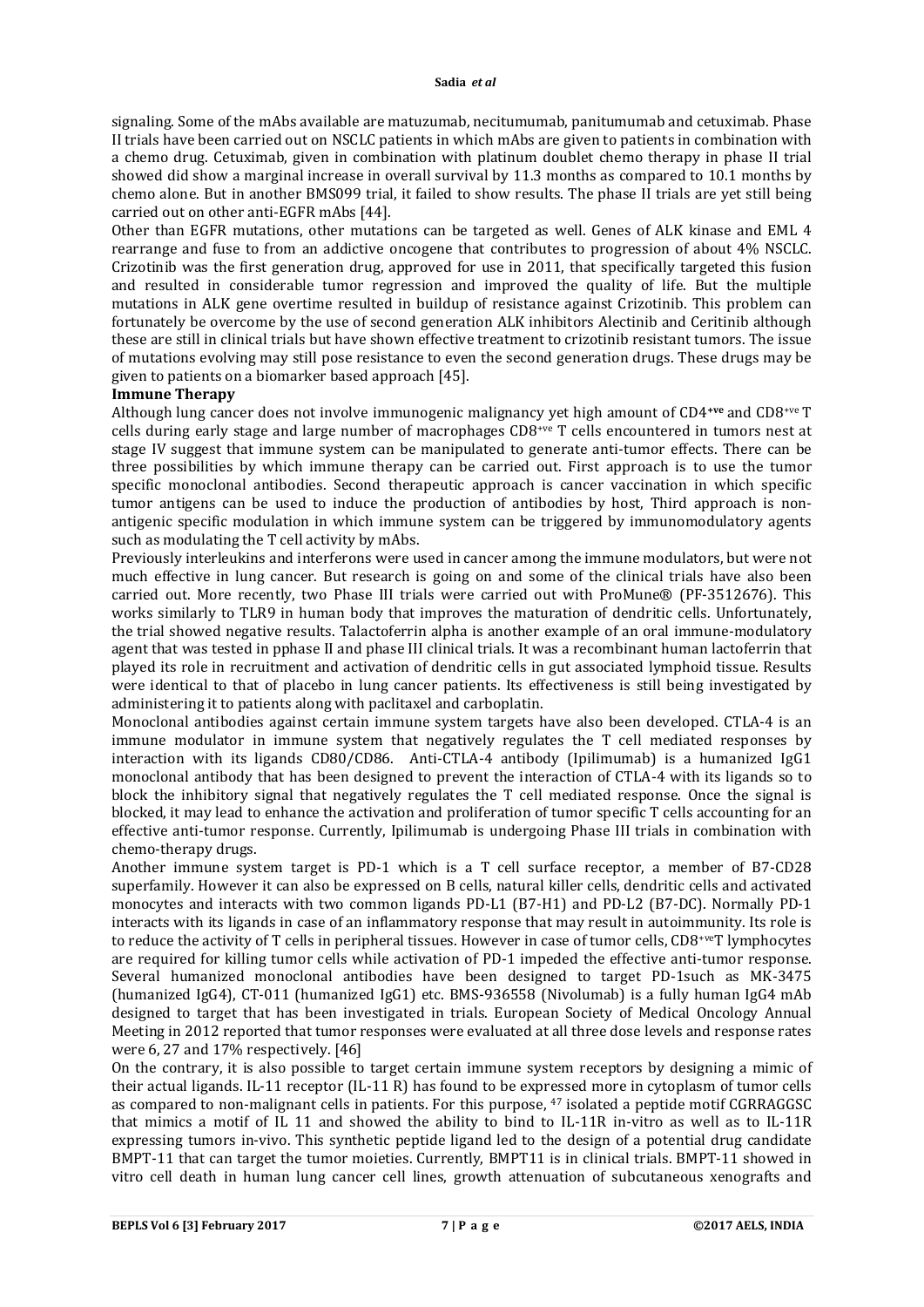reduction in number of pulmonary tumors after injection of human lung cancer cells in mice. The drug can show its potential in patient derived tumors and preclinical lung cancer models.

### **Vaccines**

Due to metastasis in lung cancer, there was a need of more direct molecular targeting therapies. The human lung adenocarcinoma cells over express a protein called surfactant protein B (SP-B). Lung adenocarcinoma cells have also been shown to be susceptible to the infection by the JC-polyomavirus ( $J(CPyV)$ .  $48$  designed the  $J(CPyV)$  virus like particles  $VLP's$  a molecular targeted gene therapy. Within these VLP's, they introduced SP-B promoter–driven thymidine kinase suicide gene (pSPB-tk). First they designed plasmid as vector constructs consisting of SP-B promotor with either Green fluorescent protein (pSPB-gfp) or thymidine kinase gene (pSPB-tk). At first, the lung carcinoma cell lines (A549, CH27, and H460) and non-lung cancer cell lines were transfected with this plasmid in order to determine the tissue specificity of the promotor. The GFP protein expression of the designed plasmid was successfully observed after transfection in H460 and A549 cells. The GFP reporter gene was successfully delivered via CPyV VLPs in A549 cell. As far is cytotoxicity of these suicide gene packaged VLP's is concerned, these proved to be cytotoxic in A549 carcinoma cell line but not in non-lung cells. Mice injected with pSPB-tk– carrying JCPyV VLPs followed by treatment of ganciclovir drug, showed 80% growth inhibition of lung carcinoma nodules of humans. This is a gene therapy treatments that holds potential for treatment during upcoming years.

Vaccines may either be full protein vaccines, peptide vaccines, viral vector vaccines, ganglioside vaccines, full tumor vaccines, recombinant vaccines etc.

MAGE-A3 is exclusively expressed on surface of tumor cells. Its function is yet unknown but it contributes to prognosis of lung cancer. MAGE-A3 expression has been reported in 35% of early stage and 55% of late stage NSCLC patients. The vaccine design is based on a recombinant fusion protein created by fusion of MAGE-A3 with protein D isolated from Haemophilus influenza. The vaccine is given in combination with an adjuvant for enhanced immunogenicity. High therapy compliance with well tolerated treatment was reported in MAGE-A3 phase II randomized clinical trials.46

TG4010 is a viral vector vaccine that targets MUC 1. MUC 1 is expressed on apical surfaces of epithelial cells as a glycosylated transmembrane protein but in cancerous cells, MUC1 is overly expressed due to which it is aberrantly glycosylated. Its peptide epitopes are an ideal target for immunotherapy. MUC 1 has oncogenic properties such as resistance to chemotherapy, suppression of immune response, impaired apoptosis etc. TG4010 was designed by attenuating Ankara virus and genetically modifying it to express MUC 1 and IL-2 as an immune adjuvant so that it reverses the suppression of T cell response caused by tumor associated MUC 1 as a counter effect. TG4010 is still under clinical trials and did not show a significant difference due to different reasons. Its side effects were mild such as fever, abdominal pain and reactions at injection sites. 46

L-BLP25 is a peptide based vaccine (Stimuvax®) that is a 25 amino acid sequence derived from MUC 1 protein conjugated with monophosphoryl lipid A as an adjuvant. The vaccine has a liposome based delivery mechanism. It showed a good safety profile and showed some benefits in patients receiving chemotherapy and radiotherapy. Based on these findings, a large Phase III trial was initiated at international level. It did not reach its objective but some treatment effects were observed to some extent. Currently, INSPIRE, a phase III trial is running on stage III NSCLC Asian patients [46].

Epidermal growth factor receptor (EGFR) is a target validated for drugs and vaccines because EGFR strongly contributes to progression and angiogenesis of non-small cell lung cancer. More recently, a recombinant vaccine has been designed that targets EGFR and stimulates the production of antibodies that block the interaction between EGF and EGFR. It is called CIMAvax-EGF, It consists of a recombinant EGF molecule that is conjugated to Montanide ISA51 as an adjuvant and a carrier protein. Its overall safety, survival and immunogenicity were tested in phase III trials and it did show increased MST in patients and was well tolerated by them [49].

To design peptide based vaccines, it is essential to have immunogenic peptides that could be recognized as non self by patient's immune system. More recently, neo antigens were discovered as a new class of tumor associated antigens (TAA) that could be used as vaccines but neo antigens vary from patient to patient and considered non self by immune system. Therefore, optimized cryptic peptides that resemble neo antigens have been used in vaccine design. Optimized cryptic peptides are recognized as non self antigens because they escape self tolerance and also highly immunogenic because their sequence has been optimized to increase the affinity to be recognized by HLA molecules. Vx-001 is the first vaccine based on the optimized cryptic peptide approach that has been designed to target tumor antigen telomerase reverse transcriptase (TERT) that is widely expressed in patients. Vx-001 has completed its phase I clinical trial and is now being tested in phase II clinical trial in a randomized fashion in non-small cell lung carcinoma patients [50].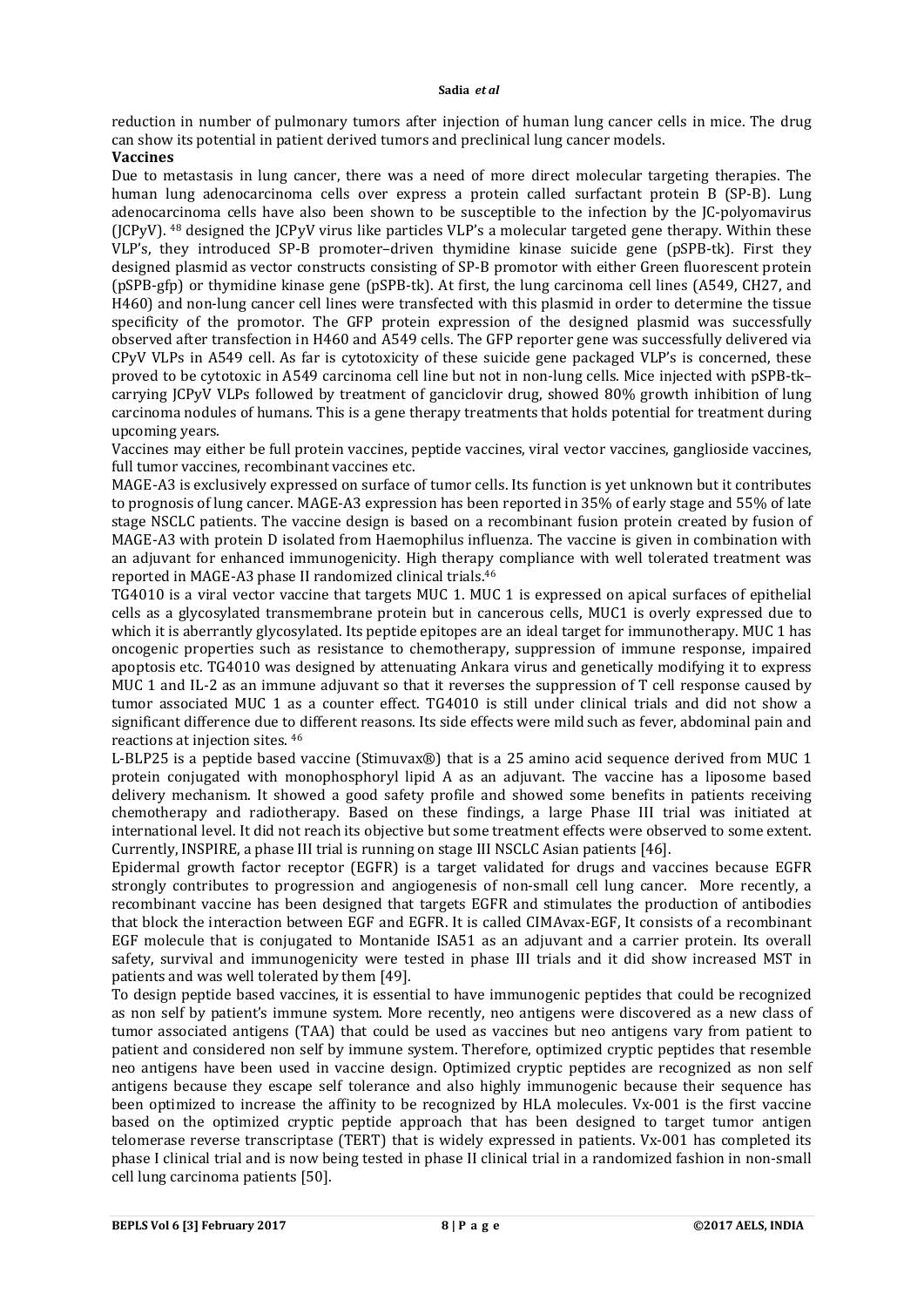NY-ESO1 is a potential cancerous antigen which could be targeted for a vaccine design and the same vaccine could be used to stimulate immune responses against others antigens as well due to epitome spreading. Based on this idea,[51] developed dendritic cells (DC) based vaccine in which DCs were sensitized to NY-ESO1. The trials showed the induction of an efficient anti-tumor response by NY-ESO1 antigenic peptide sensitized DC vaccines as it triggered the activation of antigen specific cytotoxic T cells and the Natural Killer subgroup with cytotoxicity and prolong PFS of NSCLC patients.

Racotumomab is an anti-idiotype murine IgG1, previously also known as 1E10 mAb that was designed to target the glycol-conjugated molecules that express on membranes of solid tumors. It was originally designed to be a mirror image of idiotype of another antibody that targeted the NeuGcGM3 ganglioside and other N-glycolyl-containing molecules. It showed a successful phase I/phase II trial and was conditionally approved in Latin American countries to be used in combination with chemo therapy and other traditional therapies. It is a ganglioside vaccine. Gangliosides are expressed on surface of tumor cells and involved in cell differentiation, matrix adhesion and cell-cell recognition [51].

#### **CONCLUSION**

Lung cancer is the leading death causing cancer all over the world. Other than smoke induced lung cancer, it may also be caused due to complex genetic mutations and epigenetic variations. Advances in molecular biology have enabled scientists to identify many such underlying mutations at genetic and epigenetic level which could be diagnosed and targeted for therapy. With real time tumor imaging and use of biomarkers, diagnosis of lung carcinoma has improved to a great extent. Due to current knowledge of disease genetics and extensive research facilities, scientists have been able to develop novel treatment strategies for lung cancer, in particular, drugs that specifically target only the tumors without harming normal cells. The list is increasing and beyond the scope of this review. Several trials have been conducted and yet others are still going on. More recently, nanoparticle based drug delivery systems have been developed that will take this success one step ahead and will show effective results in treatment of non-small cell lung carcinoma.

#### **REFERENCES**

- 1. Alberg AJ, Samet JM.(2003). Epidemiology of lung cancer. Chest Journal;123(1\_suppl):21S-49S.
- 2. Ridge CA, McErlean AM, Ginsberg MS. (2013).Epidemiology of lung cancer, Seminars in interventional radiology. Vol. 30. Thieme Medical Publishers.
- 3. Siegel R, Ward E, Brawley O *et al*., (2011). The impact of eliminating socioeconomic and racial disparities on premature cancer deaths. Ca-a Cancer Journal for Clinicians;61(4):212-36.
- 4. Lung Cancer (Non-Small Cell), American Cancer Society http://www.cancer.org /acs/groups/cid/ documents/webcontent/003115-pdf.pdf.
- 5. Peto R, Darby S, Deo H *et al*., Smoking, smoking cessation, and lung cancer in the UK since 1950: combination of national statistics with two case-control studies. Bmj 2000;321(7257):323-29.
- 6. Sekido Y, Fong KM, Minna JD. Molecular genetics of lung cancer. Annual review of medicine 2003;54(1):73-87.
- 7. Steen HB. The origin of oncogenic mutations: where is the primary damage? Carcinogenesis 2000;21(10):1773- 76.
- 8. Belinsky SA. Role of the Cytosine Dna-Methyltransferase and p16 nk4a Genes in the Development of Mouse Lung Tumors. Experimental lung research 1998;24(4):463-79.
- 9. Sanchez-Cespedes M, Decker PA, Doffek KM *et al*., Increased loss of chromosome 9p21 but not p16 inactivation in primary non-small cell lung cancer from smokers. Cancer research 2001;61(5):2092-96.
- 10. Harris CC. 1995 Deichmann Lecture—p53 tumor suppressor gene: At the crossroads of molecular carcinogenesis, molecular epidemiology and cancer risk assessment. Toxicology letters 1995;82:1-7.
- 11. Carbone DP, Mitsudomi T, Chiba I *et al*., p53 immunostaining positivity is associated with reduced survival and is imperfectly correlated with gene mutations in resected non-small cell lung cancer: A preliminary report of LCSG 871. Chest 1994;106(6):377S-81S.
- 12. Nikliński J, Niklińska W, Laudanski J *et al*., Prognostic molecular markers in non-small cell lung cancer. Lung cancer 2001;34:S53-8.
- 13. Salgia R, Skarin AT. Molecular abnormalities in lung cancer. Journal of Clinical Oncology 1998;16(3):1207-17.
- 14. Reissmann PT, Koga H, Figlin RA *et al*., Amplification and overexpression of the cyclin D1 and epidermal growth factor receptor genes in non-small-cell lung cancer. Journal of cancer research and clinical oncology 1999;125(2):61-70.
- 15. Naoki K, Chen T-H, Richards WG *et al*., Missense mutations of the BRAF gene in human lung adenocarcinoma. Cancer research 2002;62(23):7001-03.
- 16. Brose MS, Volpe P, Feldman M *et al*., BRAF and RAS mutations in human lung cancer and melanoma. Cancer research 2002;62(23):6997-7000.
- 17. Dai Z, Zhu W-G, Morrison CD *et al*., A comprehensive search for DNA amplification in lung cancer identifies inhibitors of apoptosis cIAP1 and cIAP2 as candidate oncogenes. Human molecular genetics 2003;12(7):791- 801.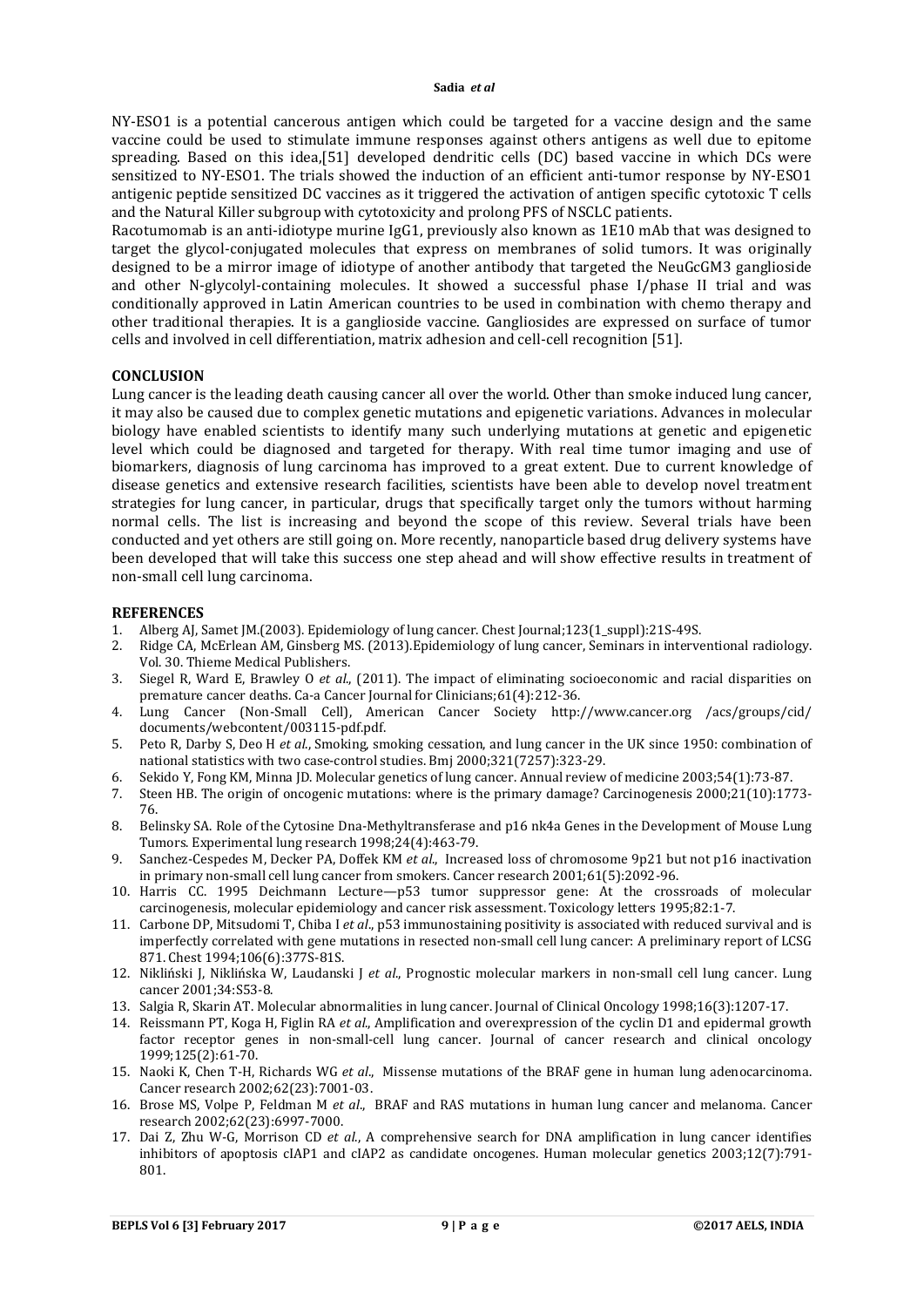- 18. Kohno T, Yokota J. How many tumor suppressor genes are involved in human lung carcinogenesis? Carcinogenesis 1999;20(8):1403-10.
- 19. Ohta M, Inoue H, Cotticelli MG *et al*., The FHIT gene, spanning the chromosome 3p14. 2 fragile site and renal carcinoma–associated t (3; 8) breakpoint, is abnormal in digestive tract cancers. Cell 1996;84(4):587-97.
- 20. Daigo Y, Nishiwaki T, Kawasoe T *et al*., Molecular cloning of a candidate tumor suppressor gene, DLC1, from chromosome 3p21. 3. Cancer research 1999;59(8):1966-72.
- 21. Wang M, Vikis HG, Wang Y *et al*., Identification of a novel tumor suppressor gene p34 on human chromosome 6q25. 1. Cancer research 2007;67(1):93-99.
- 22. Risch A, Plass C. Lung cancer epigenetics and genetics. International journal of cancer 2008;123(1):1-7.
- 23. Butkiewicz D, Rusin M, Enewold L *et al*., Genetic polymorphisms in DNA repair genes and risk of lung cancer. Carcinogenesis 2001;22(4):593-97.
- 24. Massion PP, Carbone DP. The molecular basis of lung cancer: molecular abnormalities and therapeutic implications. Respiratory research 2003;4(1):1.
- 25. Miska EA, Karlsson C, Langley E *et al*., HDAC4 deacetylase associates with and represses the MEF2 transcription factor. The EMBO journal 1999;18(18):5099-07.
- 26. Finnin MS, Donigian JR, Cohen A *et al*., Structures of a histone deacetylase homologue bound to the TSA and SAHA inhibitors. Nature 1999;401(6749):188-93.
- 27. Cameron EE, Bachman KE, Myöhänen S *et al*., Synergy of demethylation and histone deacetylase inhibition in the re-expression of genes silenced in cancer. Nature genetics 1999;21(1):103-07.
- 28. Tang X, Khuri FR, Lee JJ, Kemp BL *et al*., Hypermethylation of the death-associated protein (DAP) kinase promoter and aggressiveness in stage I non-small-cell lung cancer. Journal of the National Cancer Institute 2000;92(18):1511-16.
- 29. Sato M, Mori Y, Sakurada A *et al*., The H-cadherin (CDH13) gene is inactivated in human lung cancer. Human genetics 1998;103(1):96-01.
- 30. Osada H, Tatematsu Y, Yatabe Y *et al*., Frequent and histological type-specific inactivation of 14-3-3sigma in human lung cancers. Oncogene 2002;21(15):2418-24.
- 31. Dammann R, Li C, Yoon J-H *et al*., Epigenetic inactivation of a RAS association domain family protein from the lung tumour suppressor locus 3p21. 3. Nature genetics 2000;25(3):315-19.
- 32. Zöchbauer-Müller S, Fong KM, Virmani AK *et al*., Aberrant promoter methylation of multiple genes in non-small cell lung cancers. Cancer research 2001;61(1):249-55.
- 33. Belinsky SA, Palmisano WA, Gilliland FD *et al*., Aberrant promoter methylation in bronchial epithelium and sputum from current and former smokers. Cancer research 2002;62(8):2370-77.
- 34. Palmisano WA, Divine KK, Saccomanno G *et al*., Predicting lung cancer by detecting aberrant promoter methylation in sputum. Cancer research 2000;60(21):5954-58.
- 35. Yokota J, Shiraishi K, Kohno T. Genetic basis for susceptibility to lung cancer: Recent progress and future directions. Advances in cancer research 2010;109:52.
- 36. Hong WK, Tsao AS. Lung Carcinoma: Tumots of the Lungs. Merck Manual Professional Edition. Online 2007.
- 37. Montazeri M, Baghshah MS, Enhesari A. Hyper-Heuristic Algorithm for Finding Efficient Features in Diagnose of Lung Cancer Disease. arXiv preprint arXiv:151204652 2015.
- 38. Johnson D, Blot W, Carbone D *et al*., Cancer of the lung: non-small cell lung cancer and small cell lung cancer. Abeloff MD, Armitage JO, Niederhuber JE, Kastan MB, McKena WG Clinical Oncology 4th ed Philadelphia, Pa: Churchill Livingstone Elsevier 2008.
- 39. Leong S, Ju H, Marshall H *et al*., Electromagnetic navigation bronchoscopy: a descriptive analysis. J Thorac Dis 2012;4(2):173-85.
- 40. Wender R, Fontham ET, Barrera E *et al*., American Cancer Society lung cancer screening guidelines. CA: a cancer journal for clinicians 2013;63(2):106-17.
- 41. Edge S. American Joint Committee on Cancer (2010) AJCC cancer staging manual
- 42. Patel N, Adatia R, Mellemgaard A *et al*., Variation in the use of chemotherapy in lung cancer. British journal of cancer 2007;96(6):886-90.
- 43. Kobayashi Y, Mitsudomi T. Not all EGFR mutations in lung cancer are created equal: Perspectives for individualized treatment strategy. Cancer Sci 2016;20(10):129-96.
- 44. Chan BA, Hughes BG. Targeted therapy for non-small cell lung cancer: current standards and the promise of the future. Transl Lung Cancer Res 2015;4(1):36-54.
- 45. Bombardelli L, Berns A. (2016) The steady progress of targeted therapies, promising advances for lung cancer. Ecancer Medicals Cience 2016;10.
- 46. Declerck S, Vansteenkiste J. Immunotherapy for lung cancer: ongoing clinical trials. Future Oncology 2013;10(1):91-105.
- 47. Cardo-Vila M, Marchio S, Sato M *et al*., Interleukin-11 Receptor Is a Candidate Target for Ligand-Directed Therapy in Lung Cancer: Analysis of Clinical Samples and BMTP-11 Preclinical Activity. Am J Pathol 2016;15(16):30158-154.
- 48. Rodriguez PC, Popa X, Martinez O *et al*., A Phase III Clinical Trial of the Epidermal Growth Factor Vaccine CIMAvax-EGF as Switch Maintenance Therapy in Advanced Non-Small Cell Lung Cancer Patients. Clin Cancer Res 2016;29:29.
- 49. Menez-Jamet J, Gallou C, Rougeot A, *et al*., Optimized tumor cryptic peptides: the basis for universal neo-antigenlike tumor vaccines. Annals of Translational Medicine 2016.